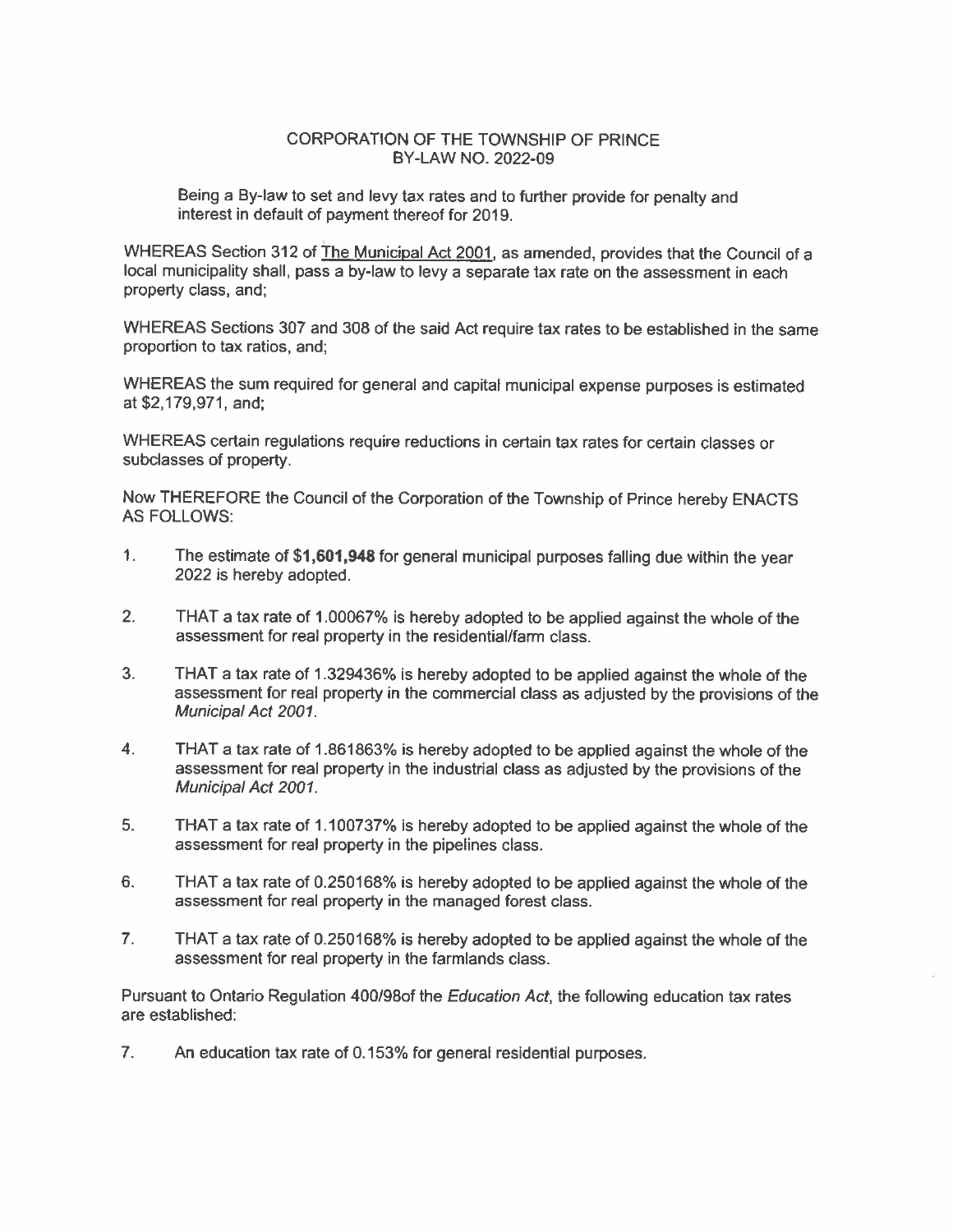- 8. An education tax rate of 0.880% applied against the whole of the assessment for real property in the commercial and industrial classes.
- 8. THAT the reduction in the tax rate for commercial vacant land is established at 30%.
- 9. THAT the reduction in the tax rate for industrial vacant land is established at 35%.
- THAT every owner shall be taxed according to the tax rates in this by-law and such tax  $10.$ shall become due and payable in two installments as follows:

50 per cent of the final levy (after deduction of the interim levy) rounded upwards to the next whole dollar shall become due and payable on the 25<sup>th</sup> day of August 2022; and the balance of the final levy shall become due and payable on the 25<sup>th</sup> day of October 2022 and non-payment of the amount, as noted, on the dates stated in accordance with this section shall constitute default.

- $11<sub>1</sub>$ On all taxes of the levy which are in default a penalty of 1.25 per cent shall be added and thereafter a penalty of 1.25 per cent per month will be added on the first day of each and every month the default continues, until December 31st, 2022.
- $12.$ On all taxes in default on January 1<sup>st</sup>, 2023, interest shall be added at the rate of 1.25 per cent per month for each month or fraction thereof in which the default continues.
- $13.$ Penalties and interest added in default shall become due and payable and shall be collected as if the same had originally been imposed and formed part of such unpaid tax levy.
- The collector may mail or cause the same to be mailed to the residence or place of  $14.$ business of such person indicated on the last revised assessment roll, a written or printed notice specifying the amount of taxes payable.
- $15.$ THAT taxes are payable at the Township of Prince Municipal Office, 3042 Second Line West, Prince Township, Ontario.

PASSED in open Council this 10th day of May 20202.

Mayor, Ken Lamming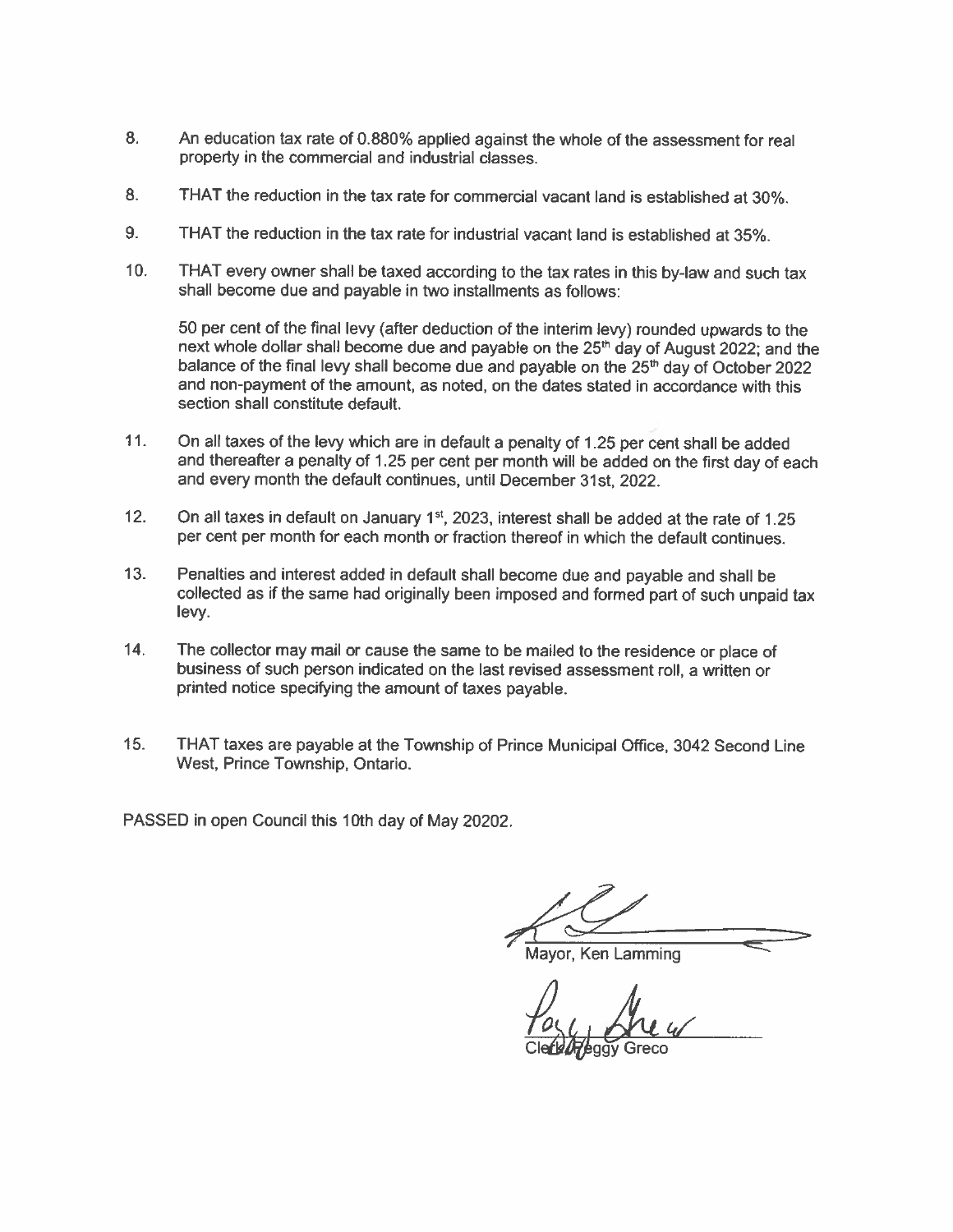|                           | 2022 Budget                                           |             |             |                     |                                                  |
|---------------------------|-------------------------------------------------------|-------------|-------------|---------------------|--------------------------------------------------|
|                           | Revenue                                               |             |             |                     |                                                  |
| Account                   | Account description                                   | 2021 Budget | 2021 Actual | 2022 Budget         | Notes                                            |
| 01-00-150900              | Environment Revenue-Garbage Tags                      | 100.00      | 120.00      | 120.00              |                                                  |
| 01-00-150910              | Environment Revenue-WDO Funding-<br>Recycling         | 16,000.00   | 14,717.02   |                     | 14,600.00 Program is winding up in 2022          |
| 01-00-190010              | Gen. Gov. - Gas Tax                                   | 61,275.00   | 125,651.74  | 64,064.50           |                                                  |
| 01-00-190050              | Gen. Gov. - Ontario Municipal Partnership<br>Fund     | 188,900.00  | 188,900.00  | 188,300.00          |                                                  |
| 01-00-190075              | Gen. Gov. - Ontario Community<br>Infrastructure Fund  | 50,000.00   | 50,000.00   | 100,000.00          |                                                  |
|                           | 01-00-190080 NORDS Fund application                   | 100,000.00  |             | 67,708.50 Walls Rd. |                                                  |
|                           | 01-00-190095 Gen-Gov-Ont-Cannabis legislatioin        | 5,000.00    | 5,000.00    |                     |                                                  |
|                           | 01-00-190135 Rec/Culture - Pavilion Rentals           |             |             |                     |                                                  |
|                           | 01-00-190140 Gen. Gov. - Parent Child Revenue         | 23,000.00   | 36,748.56   | 36,800.00           | rent + their share of WSIB and                   |
|                           | 01-00-190150 Gen. Gov. - Miscellaneous Revenue        | 4,500.00    | 2,129.50    | 2,000.00            |                                                  |
|                           | 01-00-190160 Gen. Gov. - tax sale costs               | 1,500.00    |             |                     |                                                  |
|                           | 01-00-200100 P.T.P.P. - Fire Donations, Misc.         | 4,800.00    | 7,233.84    | 3,000.00            | Fire safety grant 4800, Accident<br>aimh donatio |
|                           | 01-00-200110 P.T.P.P. - Fire DSSAB Revenue            | 3,000.00    |             | 3,000.00            | applied for 2021 in Dec.                         |
| 01-00-200120 Fire Permits |                                                       | 3,500.00    | 3,537.50    | 3,500.00            |                                                  |
|                           | 01-00-210120 Transportation - Misc. Revenue           |             |             |                     |                                                  |
|                           | 01-00-210125 Transportation - Employment Grant        | 8,980.00    | 8,980.00    |                     | 8,980.00 student summer grant                    |
|                           | 01-00-220120 Health Rev. - Cemetery Revenue           | 1,000.00    | 4,019.00    | 1,000.00            |                                                  |
|                           | 01-00-220125 Health Rev. - Cemetery General           | 2,600.00    | 5,170.00    | 3,000.00            |                                                  |
|                           | 01-00-230110 Rec/Culture - Canada Specific Recreation | 2,993.00    | 3,822.00    |                     |                                                  |
|                           | Subtotal                                              | 477,148.00  | 456,029.16  | 496,073.00          |                                                  |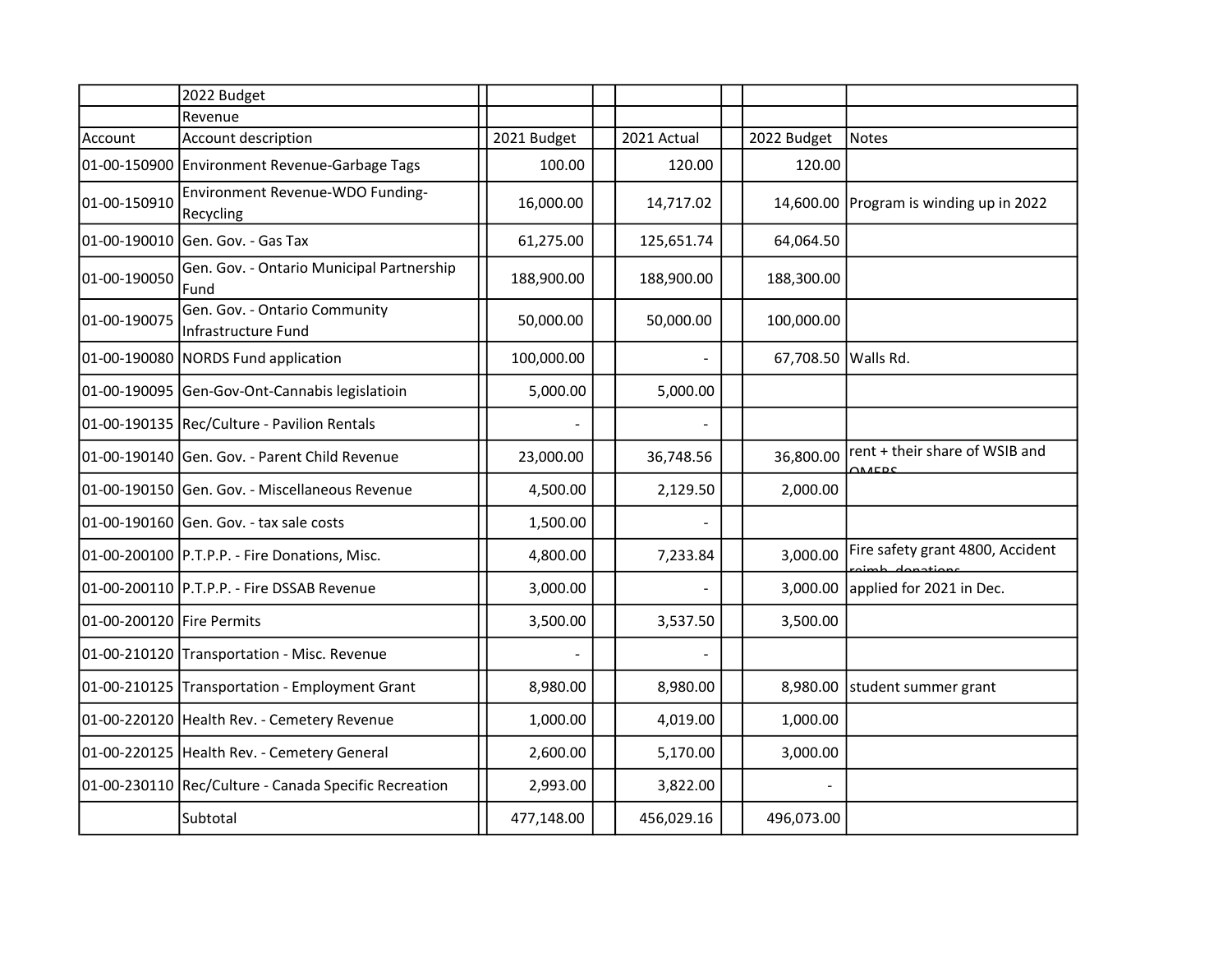|              | 2022 Budget                                             |             |             |                |       |
|--------------|---------------------------------------------------------|-------------|-------------|----------------|-------|
|              | Revenue (Continued)                                     |             |             |                |       |
| Account      | Account description                                     | 2021 Budget | 2021 Actual | 2022 Budget    | Notes |
|              | Subtotal carry forward                                  | 547,894.00  | 456,029.16  | 496,073.00     |       |
| 01-00-230120 | Rec/Culture - Recreation Rev. Rink and Car<br>Show      |             | 652.00      |                |       |
|              | 01-00-230130 Rec/Culture - Recreation Committee         | 650.00      |             |                |       |
|              | 01-00-230140 Rec/Culture - 5% in Lieu of Parks          | 9,500.00    | 17,825.00   | $\blacksquare$ |       |
|              | 01-00-240120 Planning & Dev. - Committee of Adj.        | 2,000.00    | 2,500.00    | 2,000.00       |       |
|              | 01-00-240130 Planning & Dev - Rezoning/O.P. Revenu      |             |             |                |       |
|              | 01-00-250010 Other Rev. - POA Rev.                      | 2,500.00    | 3,845.40    | 2,500.00       |       |
|              | 01-00-250100 Other Rev. - Licenses & Permits - Dogs     | 1,450.00    | 1,506.50    | 1,450.00       |       |
|              | 01-00-250110 Other Rev. - Tax Sale / Property Sale Rev. | 41,850.00   | 69,075.30   | $\blacksquare$ |       |
|              | 01-00-250500 Other Rev. - Tax Interest                  | 25,000.00   | 34,861.61   | 30,000.00      |       |
|              | 01-00-250600 Other Rev. - Interest Earned               | 35,000.00   | 47.81       | 45,000.00      |       |
|              | 01-00-250700 Other Rev. - Service charges               | 500.00      | 544.50      | 500.00         |       |
|              | 01-00-250800 Other Rev. - Tax Certificates              | 350.00      | 720.00      | 500.00         |       |
|              |                                                         |             |             |                |       |
|              |                                                         |             |             |                |       |
|              |                                                         |             |             |                |       |
|              | <b>Total Revenue</b>                                    | 666,694.00  | 587,607.28  | 578,023.00     |       |
|              |                                                         |             |             |                |       |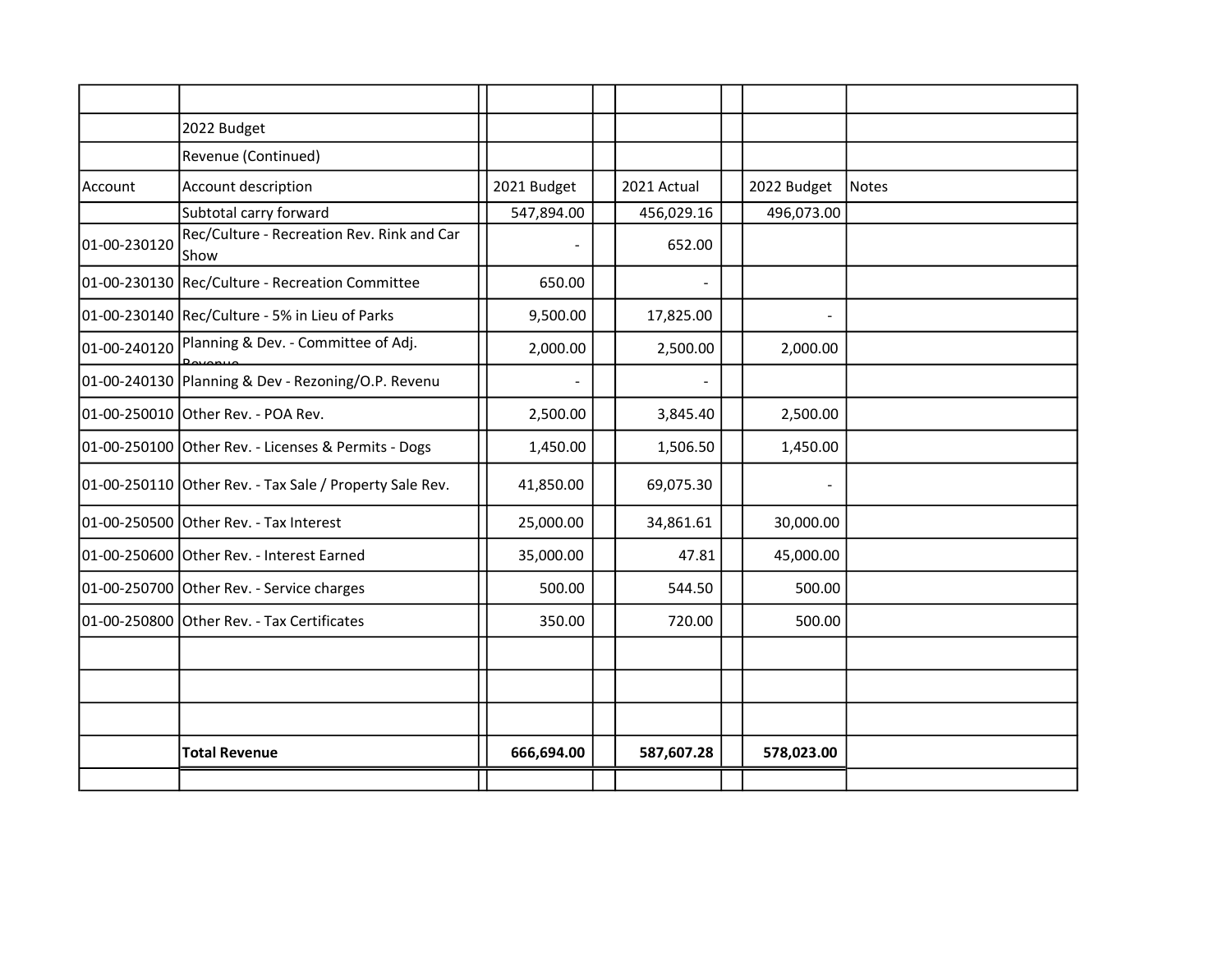#### 2022 Budget Expenditures

#### Account │ Account description │ 2021 Budget │ │2021 Actual │ <mark>2022 Budget │</mark> Notes **General** 01-30-300100 | Council Wages | 27,720.00 | 27,285.00 | 27,285.00 01-30-300110 | Council - Other | 1,200.00 | 3,550.15 | 1,200.00 | CAO eval, IC investig. 01-30-300115 Council- Training 2,000.00 01-30-300116 | Council - Travel 01-30-300200 Wages for Office staff and 178,508.50 | 160,798,55 | 192,336.00 | 3% increase 01-30-300250 | Internship wages 27,913.00 | 27,913.00 | 27,913.00  $01-30-300300$  CPP 12,687.50  $\vert$  8,496.33 9,770.78 01-30-300310 EI 4,060.00 4,060.00 3,509.00 4,035.35<br>01-30-300330 OMERS 16.240.00 14.040.83 16.146.95 01-30-300330 OMERS 01-30-300340 Employer Health Tax  $\begin{array}{|c|c|c|c|c|c|c|c|c|} \hline 5.582.50 & 3.910.36 & 4.496.91 \\ \hline \end{array}$ 01-30-300350 | Workers Compensation  $\vert$  17,077.50  $\vert$  5,204.13 | 5,984.75 01-30-300360 Extended Benefits  $7,762.50$  |  $7,762.50$  |  $13,371.68$  |  $20,480.48$   $\frac{\text{extended}}{\text{triangle}}$   $\frac{\text{extended}}{\text{triangle}}$  as last year as per Mayor's mail 01-30-300500 Election Expense 2,000 Flection 3,000,00 <sup>\*\*\*</sup> likely too low if counsultants are running the election 01-30-300510 Advertising 1,250.00 1,379.85 400.00 Wall of rememb-\$325, K9 book-\$300, MADD-\$305, Legion<br>01-30-300600 Admin Training 1.000.00 528.99 2.000.00 01-30-300600 Admin Training 01-30-300610 Admin Travel 1, 650.00 | 650.00 | 1,242.09 | 1,500.00  $01-30-300620$  Memberships  $1.650.00$  1,035.41 1,035.41 1,035.41 1,435.00 MEPCO- municipal pension -40, Algoma Dis. Mun Assoc -100, Kinniwabi - 425, AMCTO - 405, Fed. Can. Mun. - 465 01-30-300700 Auditor 13,500.00 19,307.94 20,000.00<br>01-30-300710 Solicitor 15.000.00 10.176.00 15.000.00 01-30-300710 Solicitor 01-30-300715 Professional fees - Consulting 12,000.00 42,209.35 15,000.00 <sup>\*\*\*Asset</sup> mgmt - \$15,000 Pay equity 15,000 moved to eserves - Should be increased for E4M fees 01-30-300720 Insurance 62,328.00 48,595.60 54,643.00 1.29% inc 01-30-300800 Tax Sale Costs 1,000.00 | 5,525.46 | 1,000.00 01-30-300900 Office Supply 1,000.00 | 5,000.00 | 956.02 | 1,000.00 01-30-300910 Computers 14,056.92 3,000.00 broke out from Misc exp 01-30-300911 Photocopies 1,197.30 1,197.30 1,500.00 lease 990.00 01-30-300912 | Covid Contingency expenses | 500.00 01-30-300913 Postage example and the state of the top of the 4,291.73 3,500.00 lease 459 + postage uploads 01-30-300915 Telephone & Internet 1 1 5,862.85 5,500.00 450/month 01-30-300925 Assessment 20,650.00 | 20,646.28 20,405.00 MPAC levies  $01-30-300930$  u.s.exchange 01-30-300940 Bank Charges 1 425.00 | 425.00 | 40.04 | 400.00 01-30-300955 Donations 2,500.00 602.31 600.00 01-30-300970 Enbridge Gas- Capital offset 120000 | 12,300.00 | 12,300.00 | broke out from Misc. exp. 01-30-300975 | Miscellaneous Expense | 17,000.00 | 1,530.55 | 2,000.00 | Pest control 1000 alarm monitoring 550, cleaning supplies General subtotal 443,204.50 459,663.72 448,919.23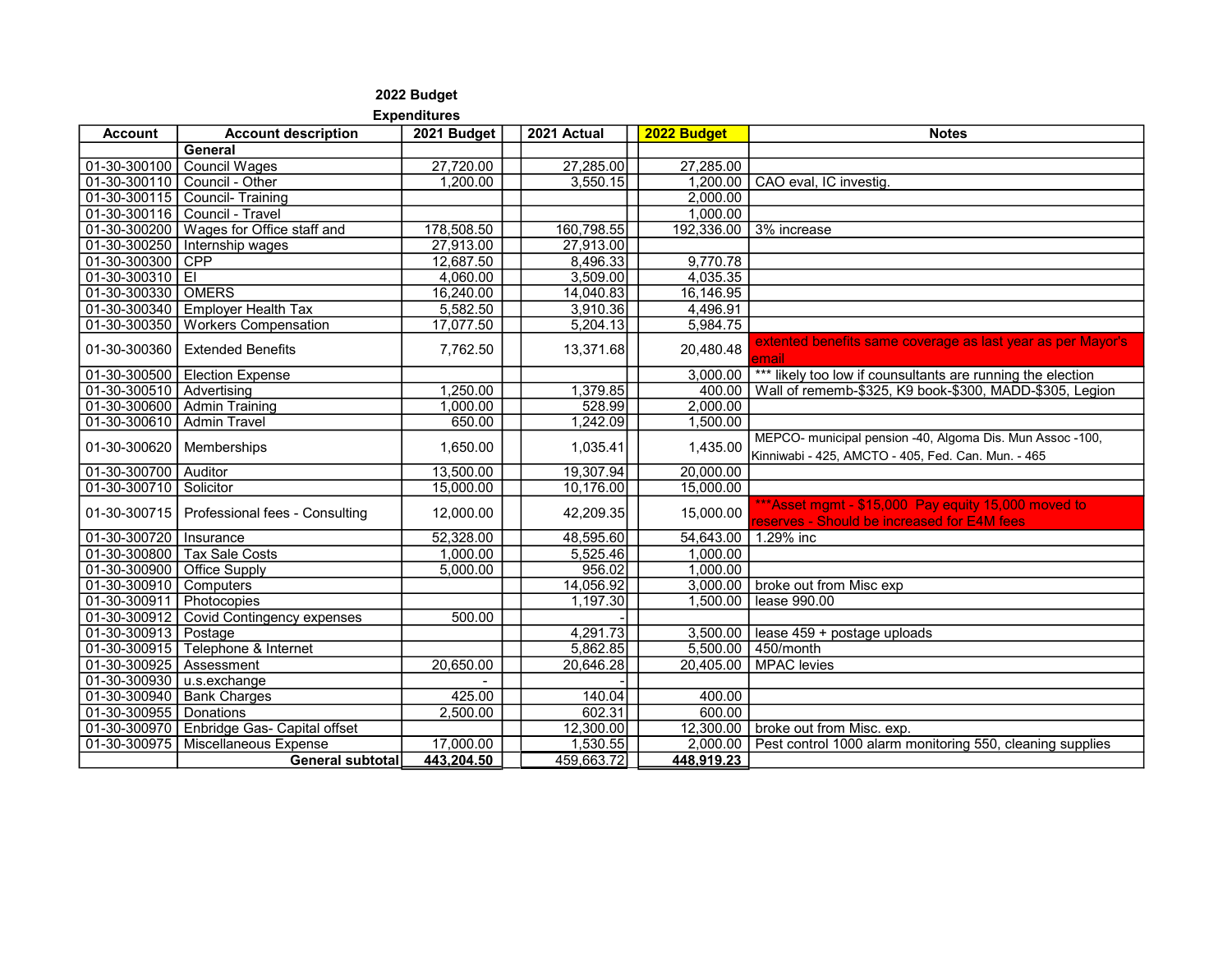Expenditures (continued)

| <b>Account</b>              | <b>Account description</b>                      | 2021 Budget | 2021 Actual | 2022 Budget     | <b>Notes</b>                                                                                           |
|-----------------------------|-------------------------------------------------|-------------|-------------|-----------------|--------------------------------------------------------------------------------------------------------|
|                             | Protection to persons and                       |             |             |                 |                                                                                                        |
| 01-31-310075   Policing     |                                                 | 199,550.00  | 198,422.41  | 199,000.00      |                                                                                                        |
|                             | 01-31-310100   Fire Honorariums                 | 45,000.00   | 43,799.98   | 45,000.00       |                                                                                                        |
|                             | 01-31-310120   Pumper 1 Fuel                    | 400.00      | 691.25      | 500.00          |                                                                                                        |
|                             | 01-31-310130   Pumper 1 Repair                  | 500.00      | 530.31      | ,500.00         |                                                                                                        |
| 01-31-310140   Pump 3 Fuel  |                                                 | 400.00      | 232.79      | 500.00          |                                                                                                        |
|                             | 01-31-310150 Pump 3 Repair                      | 5,000.00    | 6,859.91    | 00.000,         |                                                                                                        |
|                             | 01-31-310170   New Apparatus & Equipment        | 10,700.00   | 11,798.40   |                 | see capital                                                                                            |
|                             | 01-31-310175   First Response Expense           | 500.00      | 475.96      | 500.00          |                                                                                                        |
|                             | 01-31-310180 Repairs to Apparatus & Equipment   | 1,300.00    | 804.77      | 00.000,         |                                                                                                        |
|                             | 01-31-310185   Recertification of Apparatus and | 5,500.00    | 4,645.36    | 5,500.00        |                                                                                                        |
|                             | 01-31-310190   Fire - Licenses & Permits        | 7,200.00    | 4,764.41    | 7,000.00        |                                                                                                        |
| 01-31-310200                | Training                                        | 8,000.00    | 5,674.53    | 6,750.00        |                                                                                                        |
| 01-31-310210   Fire Station |                                                 | 8,000.00    | 6,030.82    | 8,000.00        | PUC, Propane, Pest control, water heater, bell phone, Fire<br>Dispatch service, 911 emergency services |
|                             | 01-31-310215   Mutual Aid and Essentials Course | 300.00      |             | 300.00          |                                                                                                        |
|                             | 01-31-310220   Miscellaneous Fire               | 700.00      | 686.65      | 700.00          |                                                                                                        |
|                             | 01-31-310230   Fire Administration              | 250.00      |             |                 |                                                                                                        |
|                             | 01-31-310240   Fire Prevention                  | 250.00      | 92.56       | 250.00          | Fire department total                                                                                  |
| 01-31-310250 Fire Hydrants  |                                                 | 8,600.00    | 8,852.51    | $8,600.00$   \$ | 87,100.00                                                                                              |
|                             | 01-31-310255   Emergency Plan                   | 5,500.00    | 1,754.72    | 4,800.00        |                                                                                                        |
|                             | 01-31-310260   MNR Fire Protection              | 6,650.00    | 6,641.09    | 6,650.00        |                                                                                                        |
|                             | 01-31-310300   Conservation Authority           | 5,605.54    | 6,020.00    | 6,336.00        |                                                                                                        |
|                             | 01-31-310405   Animal Control Officer           | 1,100.00    | 1,014.78    | 1,014.78        |                                                                                                        |
|                             | 01-31-310430   Bylaww Enforcement Wages         | 2,000.00    | 7,225.10    | 7,225.10        |                                                                                                        |
|                             | <b>Protection subtotal</b>                      | 323,005.54  | 317,018.31  | 312,125.88      |                                                                                                        |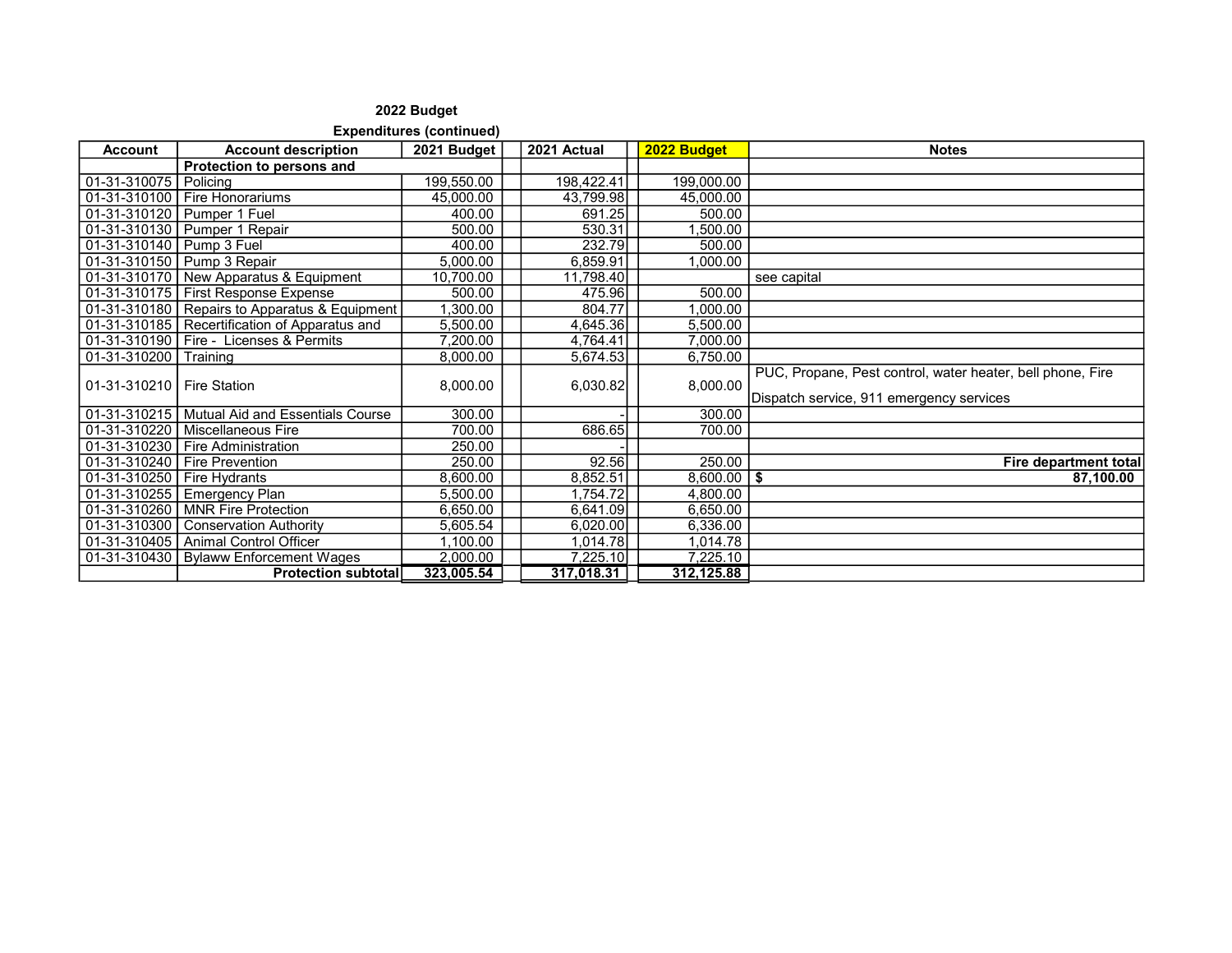Expenditures (continued)

| <b>Account</b>               | <b>Account description</b>                    | 2021 Budget | 2021 Actual | 2022 Budget   | <b>Notes</b>                                           |
|------------------------------|-----------------------------------------------|-------------|-------------|---------------|--------------------------------------------------------|
|                              | <b>Transportation</b>                         |             |             |               |                                                        |
| 01-32-320000                 | Quonset Hut - Power                           | 500.00      | 339.10      | 500.00        |                                                        |
|                              | 01-32-320110   Bridges & Culverts - Material  | 6,000.00    | 3,729.30    | 4,000.00      |                                                        |
|                              | 01-32-320120   Bridges & Culverts - Machinery | 3,000.00    | 6,167.67    | 4,000.00      |                                                        |
| 01-32-320180                 | <b>Brushing-Labour</b>                        | 3,000.00    | 2,544.00    | 3,000.00      |                                                        |
|                              | 01-32-320210   Brushing - Machinery           | 5,000.00    | 3,452.21    | 4.000.00      |                                                        |
| 01-32-320240                 | Ditching - Machinery                          | 7,500.00    | 6,990.92    | 7,500.00      |                                                        |
|                              | 01-32-320260   Patching Labour                |             |             |               |                                                        |
| 01-32-320270                 | Patching - Material                           | 5.200.00    | 2.424.68    | 3.000.00      |                                                        |
|                              | 01-32-320280   Patching - Machinery           | 1,000.00    | 1,228.74    | 1,000.00      |                                                        |
|                              | 01-32-320360 Grading - Machinery              | 4,500.00    | 3,676.09    | 4,000.00      |                                                        |
|                              | 01-32-320390   Dust Layer - Material          | 2,000.00    | 2,842.41    | 3,000.00      |                                                        |
|                              | 01-32-320400   Dust Layer - Machinery         | 1,000.00    | 1,139.71    | 1,000.00      |                                                        |
|                              | 01-32-320420   Gravel Resurfacing- labour     | 1,000.00    | 661.44      | 1,000.00      |                                                        |
| $01-32-320430$               | <b>Gravel Resurfacing - Material</b>          | 10,000.00   | 10,362.37   | 11,000.00     |                                                        |
| 01-32-320440                 | Gravel Resurfacing - Machinery                | 5,000.00    | 661.44      | 1,000.00      |                                                        |
| 01-32-320480                 | Snowplowing - Machinery                       | 22,500.00   | 31,567.17   | 35,000.00     |                                                        |
| 01-32-320520                 | Sanding - Machinery                           | 22,000.00   | 20,461.12   | 22,000.00     |                                                        |
| 01-32-320590                 | Safety Devices - Material                     | 1,000.00    | 721.09      | 1,000.00      |                                                        |
| 01-32-320620                 | <b>Miscellaneous Roads</b>                    | 6,000.00    | 3,560.98    | 3,500.00      |                                                        |
| 01-32-320630                 | Road Super Wages                              | 54,208.73   | 9,321.33    | 54,970.63     | Super/labour/3 students Offset by Summer Student grant |
| 01-32-320625                 | Roads Labourer                                | 7,500.00    | 7,548.27    | 8,000.00      |                                                        |
| 01-32-320640                 | Training - Roads                              | 500.00      |             | 500.00        |                                                        |
| 01-32-320660                 | Tools - Roads                                 | 1,000.00    |             | 500.00        |                                                        |
| 01-32-320670   Misc. Repairs |                                               | 500.00      | 416.20      | 500.00        |                                                        |
| 01-32-320770                 | Construction - Machinery                      | 1,000.00    |             | 500.00        | <b>Roads total</b>                                     |
| $01-32-320910$               | <b>Truck Expense</b>                          | 5,000.00    | 6,280.85    | $6,500.00$ \$ | 180,970.63                                             |
| 01-32-320790 Streetlighting  |                                               | 6,500.00    | 5,934.31    | 6,000.00      |                                                        |
|                              | <b>Transportation subtotal</b>                | 182,408.73  | 132,031.40  | 186,970.63    |                                                        |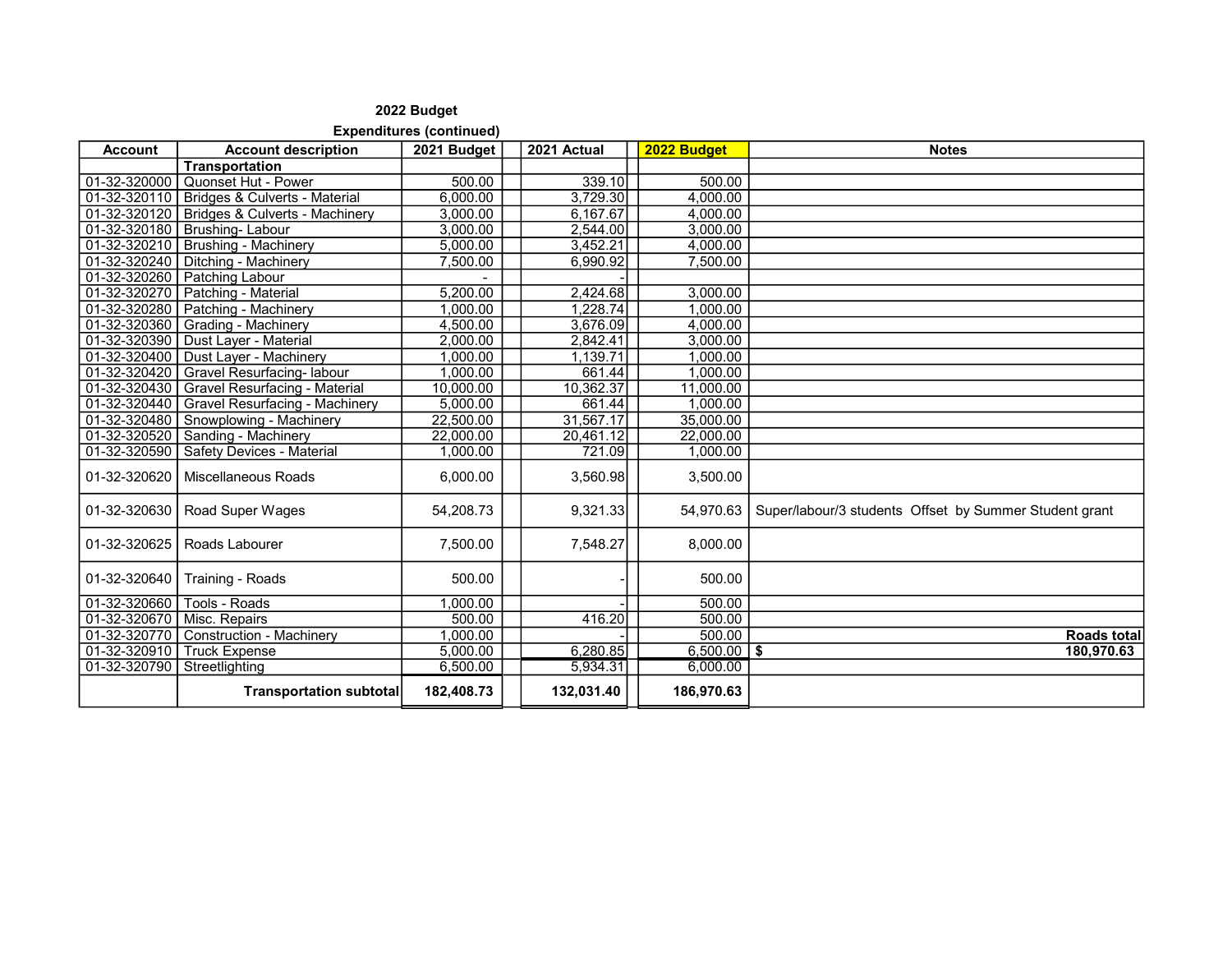| <b>Expenditures (continued)</b> |                                     |             |             |             |                             |  |  |  |
|---------------------------------|-------------------------------------|-------------|-------------|-------------|-----------------------------|--|--|--|
| <b>Account</b>                  | <b>Account description</b>          | 2021 Budget | 2021 Actual | 2022 Budget | <b>Notes</b>                |  |  |  |
|                                 | <b>Environment</b>                  |             |             |             |                             |  |  |  |
| 01-33-320630                    | Road Super Wages                    | 3,872.05    | 635.28      | 3,926.47    | Super/labour/3 students     |  |  |  |
| 01-33-330100                    | <b>Garbage Collection</b>           | 15.000.00   | 33,209.14   | 38.400.00   | $GFL = $6,400/mnth$         |  |  |  |
| 01-33-330110                    | Recycling                           | 45,000.00   | 37,230.54   | 38,400.00   | GFL =\$6,400/mnth           |  |  |  |
| 01-33-330200                    | Garbage Disposal                    | 17,500.00   | 47.28       | 200.00      |                             |  |  |  |
|                                 | <b>Environment subtotal</b>         | 81,372.05   | 71.122.24   | 80.926.47   |                             |  |  |  |
|                                 |                                     |             |             |             |                             |  |  |  |
|                                 | <b>Health</b>                       |             |             |             |                             |  |  |  |
| 01-34-320630                    | <b>Road Super Wages</b>             | 4,000.00    | 1.331.67    | 7.853.00    | Super/labour/3 students     |  |  |  |
| 01-34-340100                    | Algoma Health Unit                  | 36.940.00   | 36,940.00   | 40,634.00   | 10% inc                     |  |  |  |
| 01-34-340200                    | Cemetery                            | 1,200.00    | 5,045.69    | 2,000.00    |                             |  |  |  |
|                                 | <b>Health subtotal</b>              | 42.140.00   | 43,317.36   | 50.487.00   |                             |  |  |  |
|                                 |                                     |             |             |             |                             |  |  |  |
|                                 | Social/Family                       |             |             |             |                             |  |  |  |
| 01-31-310050                    | Ambulance                           | 79,423.20   | 78,821.92   | 82,038.20   | increase to levy            |  |  |  |
| 01-35-350100                    | Welfare                             | 69,860.40   | 70,020.12   | 72,877.25   |                             |  |  |  |
| 01-35-350110                    | Child Care - DSSAB                  | 34,092.20   | 34,140.12   | 35,533.19   |                             |  |  |  |
| 01-35-350115                    | Social Housing                      | 212,586.20  | 213,438.13  | 222,147.35  |                             |  |  |  |
|                                 | <b>Social/Family subtotal</b>       | 395,962.00  | 396,420.29  | 412,596.00  |                             |  |  |  |
|                                 |                                     |             |             |             |                             |  |  |  |
|                                 | <b>Recreation/Culture</b>           |             |             |             |                             |  |  |  |
| 01-36-320630                    | Road Super Wages                    | 11,616.16   | 1,997.43    | 11,990.00   | Super/labour/3 students     |  |  |  |
| 01-36-360100                    | Parks                               | 1.000.00    | 234.05      | 1.000.00    |                             |  |  |  |
| 01-36-360200                    | <b>Recreation Committee</b>         | ,500.00     |             |             |                             |  |  |  |
| 01-36-360210                    | Recreation - Other                  | 500.00      |             | 500.00      |                             |  |  |  |
| 01-36-360300                    | Library                             | 6,000.00    | 5,000.00    | 6,000.00    | includes 1000 for audit     |  |  |  |
| 01-36-360400                    | Museum                              | 5,000.00    | 461.35      | 5,000.00    | see breakdown               |  |  |  |
| 01-36-360500                    | <b>Community Centre</b>             | 16,500.00   | 8,490.14    | 10,000.00   | roof maintenance needed     |  |  |  |
| 01-36-360520                    | <b>Hall Fuel</b>                    | 5,150.00    | 4,199.25    | 5,500.00    | includes fuel for generator |  |  |  |
| 01-36-360530                    | Hall - Light & Power                | 4,600.00    | 4,114.84    | 4,000.00    |                             |  |  |  |
| 01-36-360540                    | Hall - Ploughing                    | 3,000.00    |             |             |                             |  |  |  |
| 01-36-360550                    | <b>Water Filtration Operating</b>   | 6,000.00    | 6,510.83    | 7,000.00    |                             |  |  |  |
| 01-36-360600                    | <b>Festival and Events Pavilion</b> | 2,000.00    | 691.43      | 1,000.00    |                             |  |  |  |
|                                 | Recreation/Culture subtotal         | 62,866.16   | 31,699.32   | 51,990.00   |                             |  |  |  |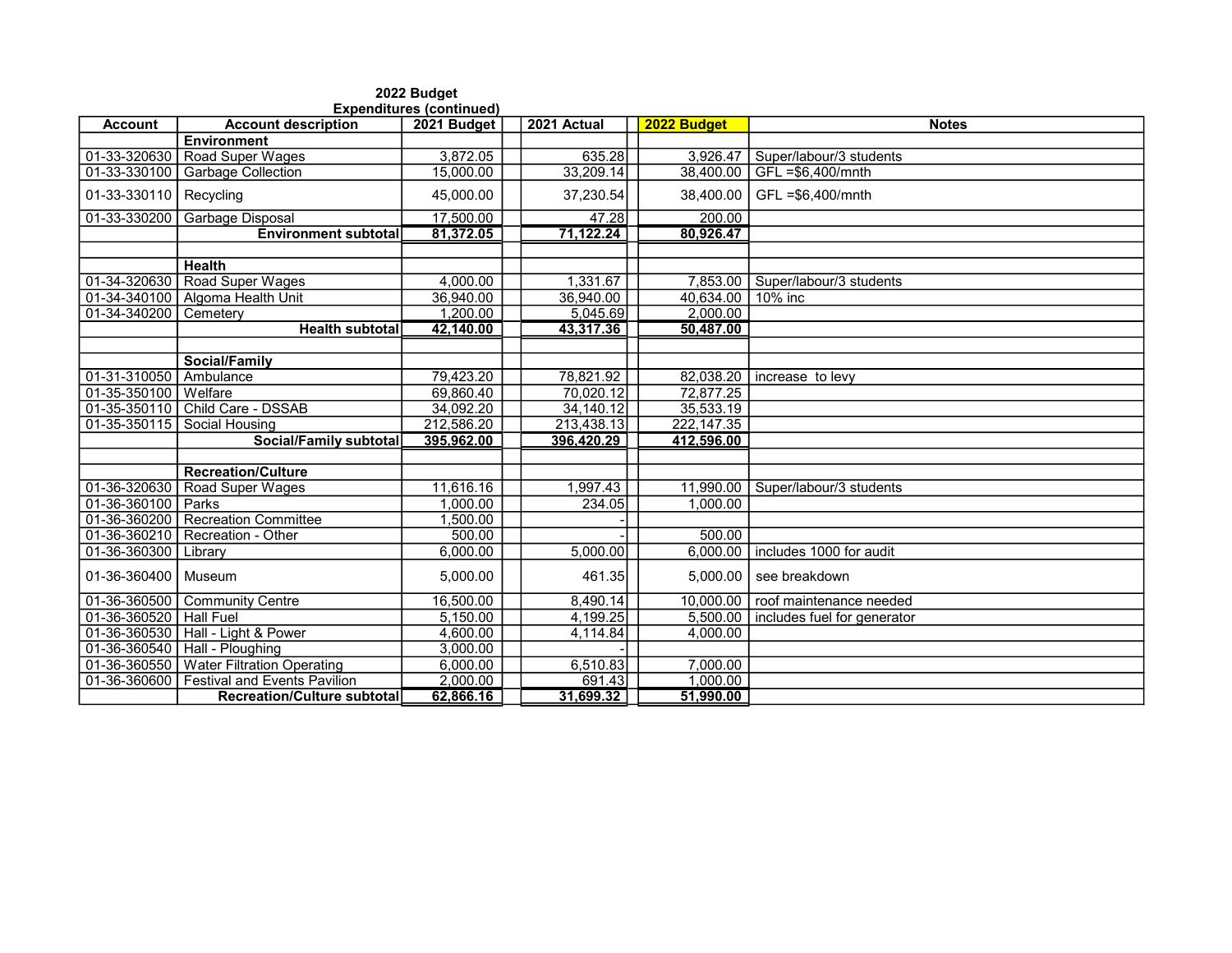| <b>Expenditures (continued)</b> |                                                |             |  |                |             |                                                          |  |  |  |
|---------------------------------|------------------------------------------------|-------------|--|----------------|-------------|----------------------------------------------------------|--|--|--|
| <b>Account</b>                  | <b>Account description</b>                     | 2021 Budget |  | 2021 Actual    | 2022 Budget | <b>Notes</b>                                             |  |  |  |
|                                 | <b>Planning</b>                                |             |  |                |             |                                                          |  |  |  |
| 01-37-370100                    | Planning - General                             | 750.00      |  |                | 750.00      |                                                          |  |  |  |
| 01-37-370200                    | <b>Planning Consultant</b>                     | 10,000.00   |  | 4,533.65       | 10,000.00   |                                                          |  |  |  |
| 01-37-370300                    | Planning - Administrator                       | 500.00      |  |                |             |                                                          |  |  |  |
|                                 | <b>Planning subtotal</b>                       | 11,250.00   |  | 4,533.65       | 10,750.00   |                                                          |  |  |  |
|                                 |                                                |             |  |                |             |                                                          |  |  |  |
|                                 | Capital                                        |             |  |                |             |                                                          |  |  |  |
|                                 |                                                |             |  |                |             |                                                          |  |  |  |
| 01-36-135020                    | Capital - Buildings                            | 100,000.00  |  | 77,124.82      | 66,876.00   | 8500 water system upgrades+ 58376 roof repair -comm ctre |  |  |  |
| 01-31-135020                    | Capital Improvements - Fire Hall               | 24,175.00   |  | 18,104.12      | 14,600.00   | 4 turnout gear, 5 gloves, 2 boots, hose                  |  |  |  |
|                                 | Reserve for Painting of firehall               |             |  |                | 4,000.00    |                                                          |  |  |  |
| 03-39-135020                    | Capital Improvements - Museum                  | -           |  |                |             |                                                          |  |  |  |
| 01-32-136100                    | Capital Improvements -<br>Mountainview (roads) | 175,000.00  |  |                | 200,000.00  |                                                          |  |  |  |
| 01-40-400400                    | Fire Debenture - principal                     | 42,000.00   |  | 42,000.00      | 42,000.00   |                                                          |  |  |  |
| 01-40-400400                    | Fire Debenture - Interest                      | 8,426.70    |  | 7,729.43       | 7,729.00    |                                                          |  |  |  |
| 01-40-400900                    | Reserves for Wage Equity                       | 20,000.00   |  | $\blacksquare$ | 90,000.00   |                                                          |  |  |  |
| 01-40-400912                    | <b>Provision for Capital Asset</b>             | 200,000.00  |  |                | 200,000.00  | added to budget to bring figure to zero increase         |  |  |  |
|                                 | Capital subtotal                               | 569,601.70  |  | 144,958.37     | 625,205.00  |                                                          |  |  |  |